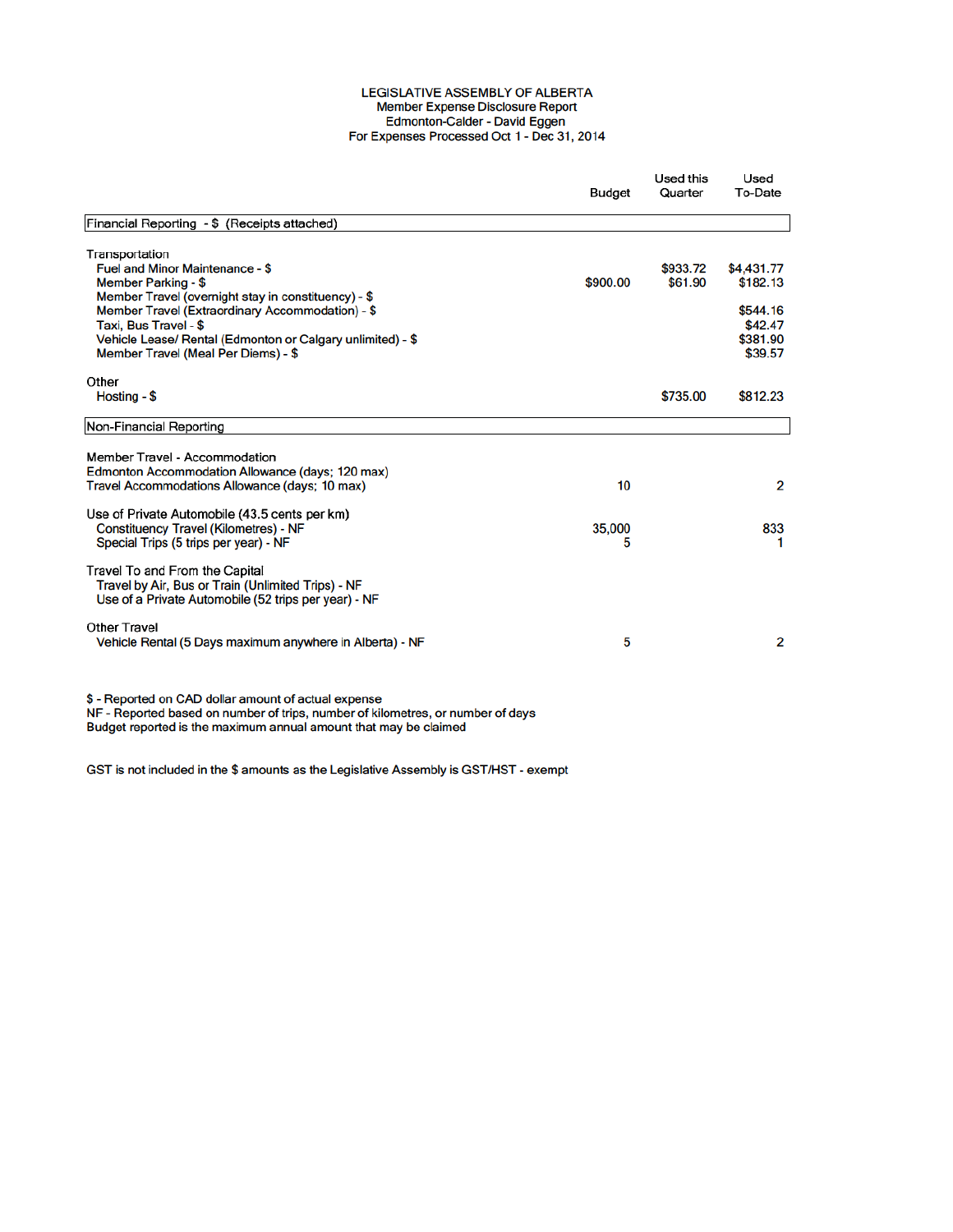# **Element Fleet Management**



QST ID. NO / NO ID TVQ 1001439118

BLG871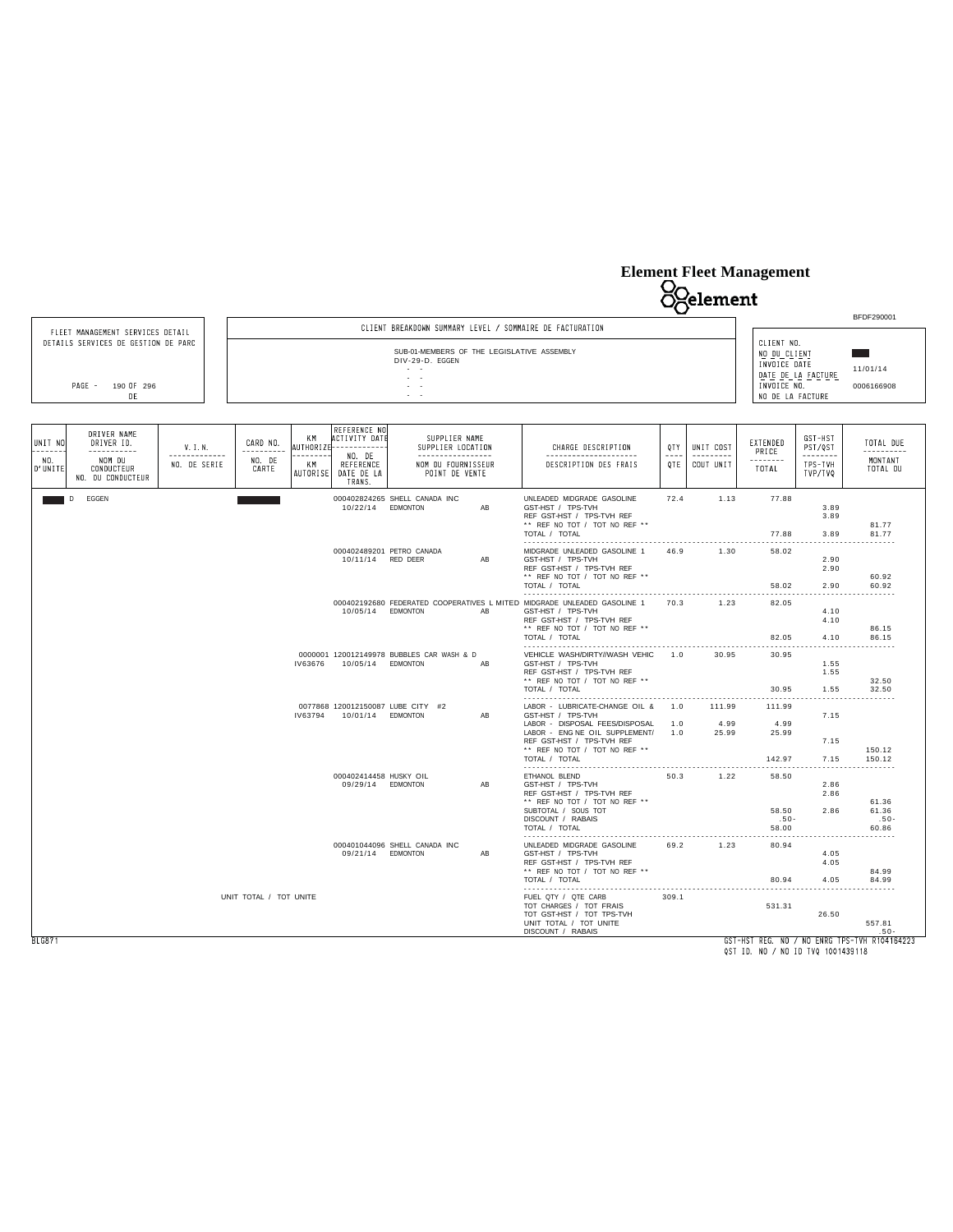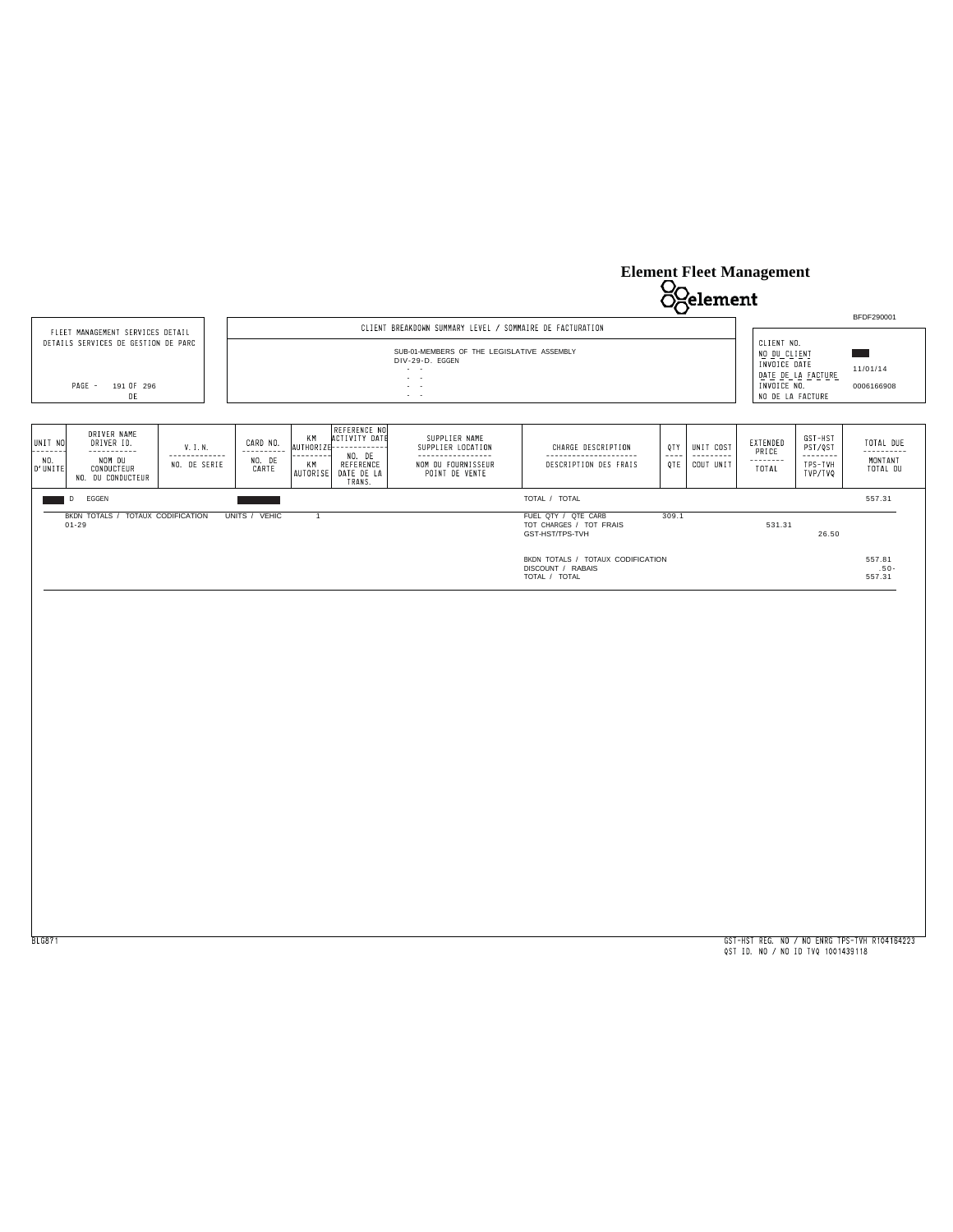# **Element Fleet Management**



BLG871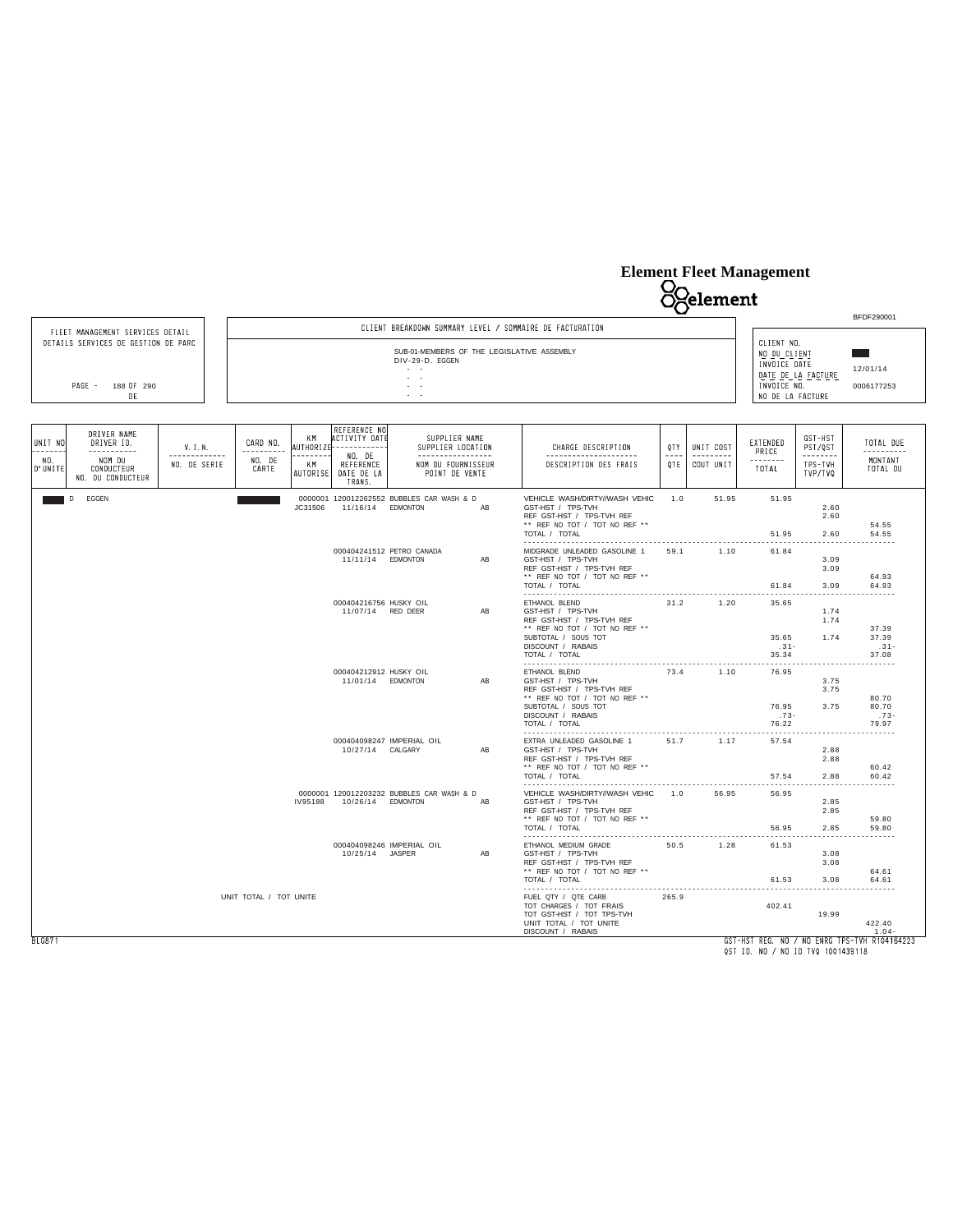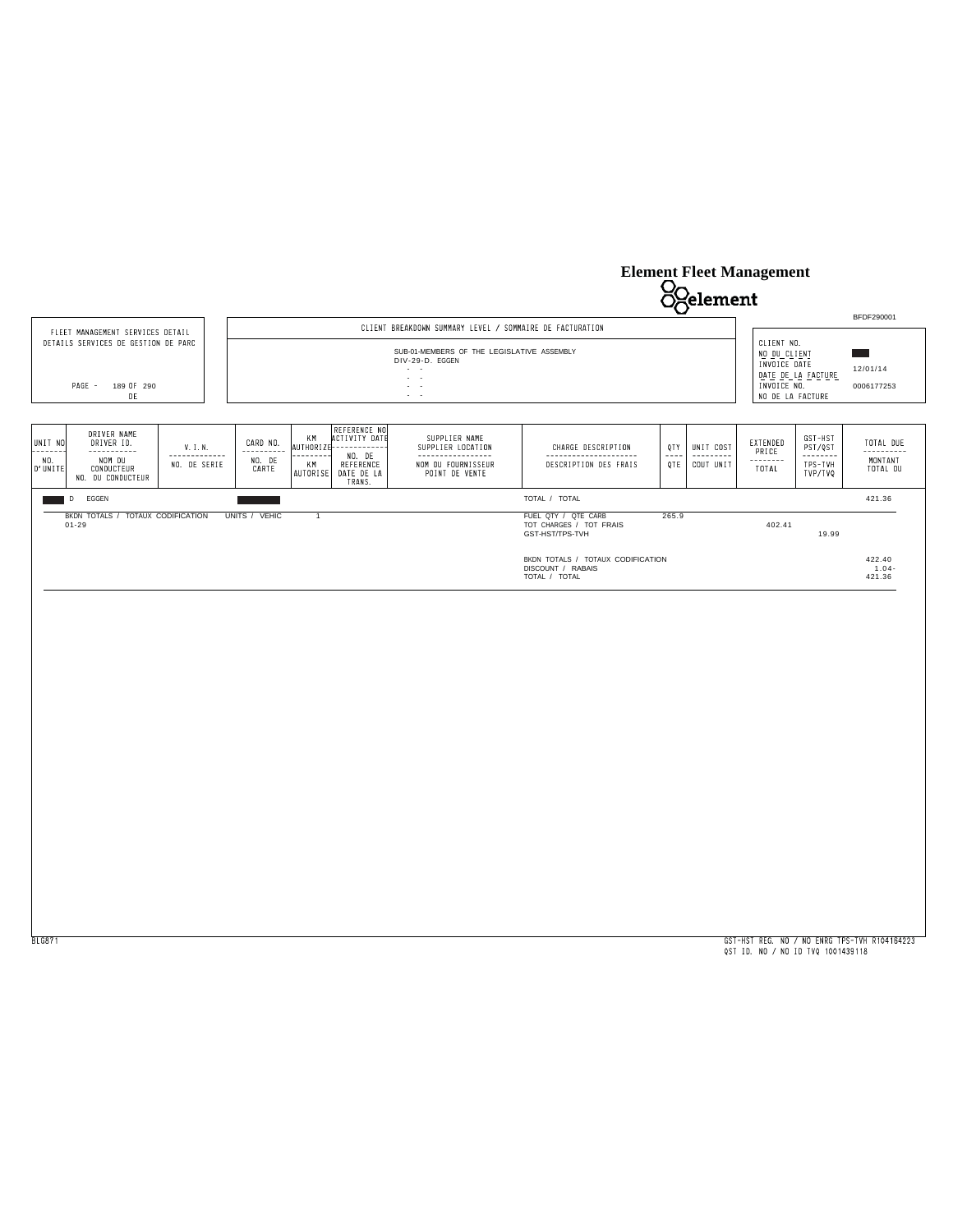| Milico<br>Perre<br>Prepared For            | <b>Statement of Account</b>                                                                       | The American Express® Corporate Card<br>Membership Number  |                       | Date                             | www.americanexpress.ca<br>Amex Bank of Canada<br>Corporate Service Centre<br>PO Box 7000 Station B<br>Willowdale (Ontario) M2K 2R6 |
|--------------------------------------------|---------------------------------------------------------------------------------------------------|------------------------------------------------------------|-----------------------|----------------------------------|------------------------------------------------------------------------------------------------------------------------------------|
| <b>D EGGEN MLA</b><br>LEGIS ASSEMBLY OF AB |                                                                                                   |                                                            |                       | November 16, 2014                |                                                                                                                                    |
| Previous Balance                           | Payments and Credits                                                                              | New Charges<br>including Delinquency<br>Assessment, if any | <b>New Balance \$</b> |                                  | Page 1 of 2                                                                                                                        |
|                                            |                                                                                                   |                                                            |                       |                                  |                                                                                                                                    |
|                                            | Statement includes payments and charges received by November 16, 2014                             |                                                            |                       |                                  |                                                                                                                                    |
|                                            | Please see "About Your Statement" section for important information.                              |                                                            |                       |                                  |                                                                                                                                    |
|                                            | Please pay your balance in full upon receipt of statement. Thank you for your ongoing membership. |                                                            |                       |                                  |                                                                                                                                    |
| <b>Credit Limit Summary</b>                | On November 16, 2014                                                                              | <b>Total Credit Limit \$</b>                               |                       | <b>Available Credit Limit \$</b> | Amount \$                                                                                                                          |
|                                            | <b>New Transactions for D EGGEN MLA</b>                                                           |                                                            |                       |                                  |                                                                                                                                    |
| October 18                                 | ADVANCED PARKING 006 EDMONTON<br>Goods or Services                                                |                                                            |                       |                                  | 17.00                                                                                                                              |
| November 1                                 | <b>IMPARK00020004U</b><br>Goods or Services                                                       | <b>EDMONTON</b>                                            |                       |                                  | 14.00                                                                                                                              |
| November 3                                 | <b>IMPARK00020098U</b><br>Goods or Services                                                       | <b>EDMONTON</b>                                            |                       |                                  | 9.00                                                                                                                               |
|                                            |                                                                                                   |                                                            |                       |                                  |                                                                                                                                    |
|                                            |                                                                                                   |                                                            |                       |                                  |                                                                                                                                    |
|                                            |                                                                                                   |                                                            |                       |                                  |                                                                                                                                    |
|                                            |                                                                                                   |                                                            |                       |                                  |                                                                                                                                    |
|                                            |                                                                                                   |                                                            |                       |                                  |                                                                                                                                    |

 $\mu$ Please detach here  $\mu$ 

# **AMERICAN EXPRESS®**

Payment Options<br>PLEASE ALLOW 3 TO 5 BUSINESS DAYS FOR YOUR PAYMENT<br>TO BE PROCESSED BY YOUR FINANCIAL INSTITUTION AND

**D EGGEN MLA** 

**EDMONTON AB** 

**T5K 1E4** 

SENT TO US. See the About Your Payment Section.

- · Phone and Internet banking arranged through your financial institution · Your local bank branch
- Automatic banking machines<br>Do Not Enclose Cash

000280 LEGIS ASSEMBLY OF AB<br>901 9718 107 STREET

Membership Number

Amex Bank of Canada/ Banque Amex du Canada PO BOX 2000 West Hill ON M1E 5H4



3239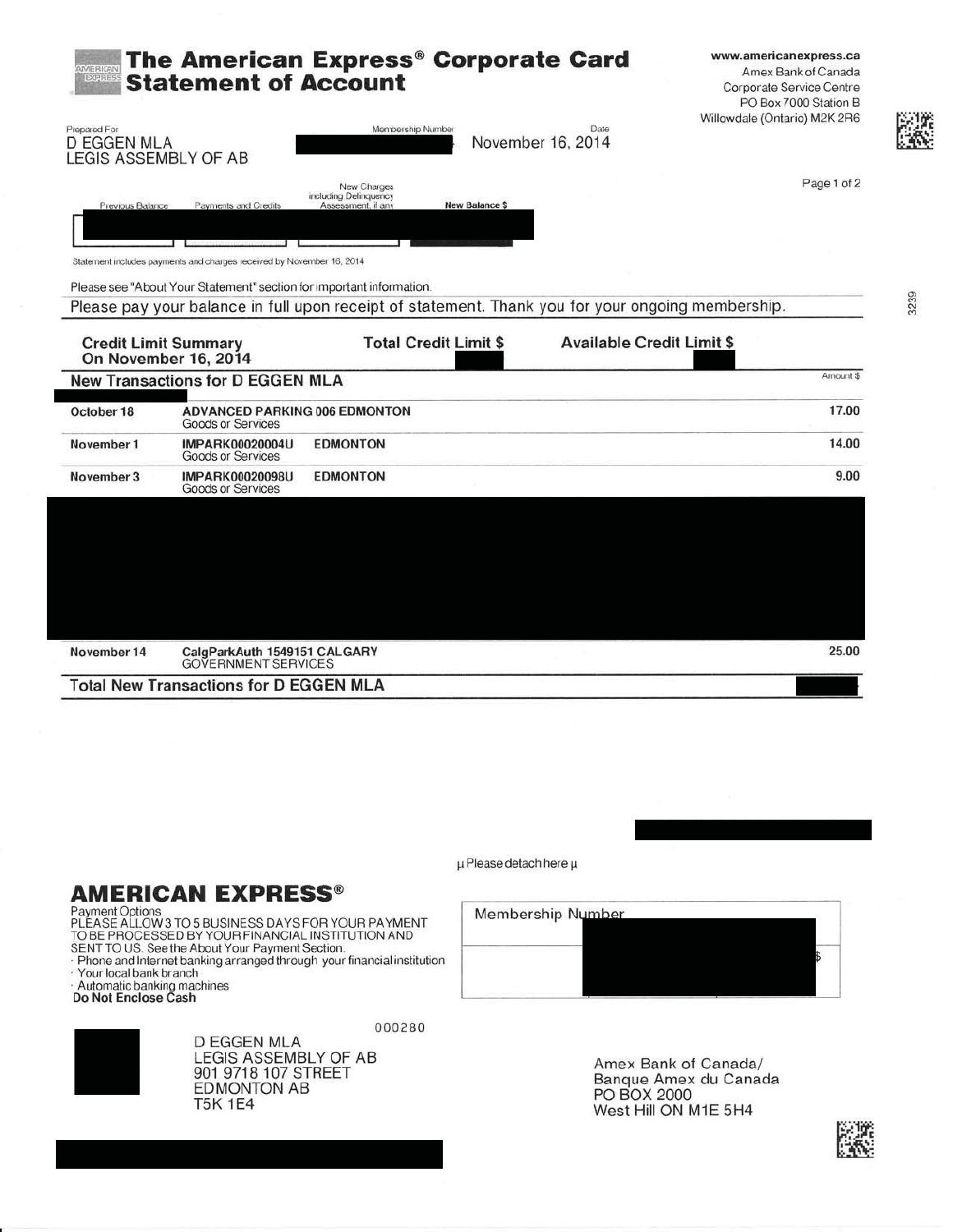### LEGISLATIVE ASSEMBLY OF ALBERTA **Personal Expense Claim Receipt Description**

Member Name: DAVID EGGEN

Claimant Name: ICE CREAM DEPOT

**Expense Category: Hosting** 

For hosting, select one:

 $\boxtimes$  Individual Constituent(s)

 $\Box$  Individual Stakeholder(s)

 $\Box$  Group:

### Purpose:

š

ICE CREAM BARS FOR CANADA DAY EVENT